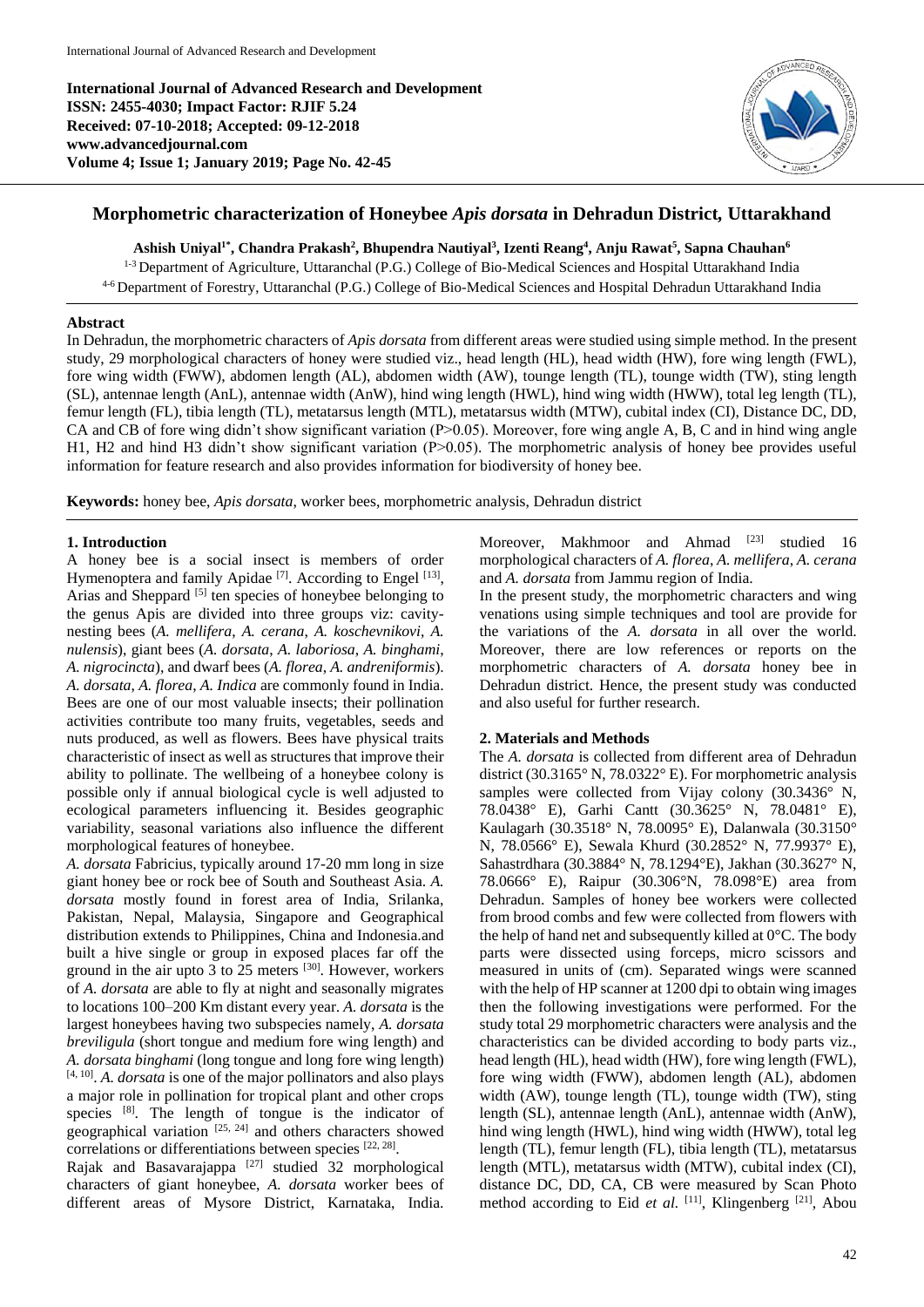Shaara, Al-Ghamdi<sup>[2]</sup>, Abou-Shaara *et al.*<sup>[1,3]</sup> and Uniyal *et al.* [29] Fore wing angle A, fore wing angle B, fore wing angle C, hind wing angle H1, hind wing angle H2 and hind wing angle H3 measured by ScanPhoto method according to Goetze <sup>[15]</sup>, Gomeh *et al.* <sup>[16]</sup>, and El-AW *et al.* <sup>[12]</sup> with slightly modifications.

The separated body parts of worker bees were put on glass slides and covered with another glass slides. The slides were scanned and moved into the computer as images. The images were opened on the Photoshop program and characters were measured with measuring tools. The steps of using the Scan Photo Method

#### **3. Results and Discussion**

In the present study, a total 32 morphometric characters studied of *A. dorsata* worker honey bee form 8 sites of Dehradun region. However, unfortunately there is no available literature for confirming honey bee from selected area. The means and standard deviations were computed for each morphometric character from 15 honey bee sample per sites (Table 1).

**Table 1:** Mean and standard deviations of morphometric characters in honey bee *Apis dorsata* populations (Mean ± SD)

|                                            | Apis dorsata (Mean $\pm$ SD) |                    |                  |                 |                       |                 |                 |                                   |
|--------------------------------------------|------------------------------|--------------------|------------------|-----------------|-----------------------|-----------------|-----------------|-----------------------------------|
| <b>Measurements</b>                        | Vijay Colony                 | <b>Garhi</b> Cantt | <b>Kaulagarh</b> |                 | Dalanwala Sewla Khurd | Sahastradhara   | <b>Maldevta</b> | Raipur                            |
| Head length (HL)                           | $0.32 \pm 0.01$              | $0.32 \pm 0.01$    | $0.31 \pm 0.01$  | $0.31 \pm 0.01$ | $0.32 \pm 0.01$       | $0.31 \pm 0.01$ | $0.32 \pm 0.01$ | $0.32 \pm 0.01$                   |
| Head width (HW)                            | $0.31 \pm 0.01$              | $0.32 \pm 0.01$    | $0.31 \pm 0.01$  | $0.32 \pm 0.01$ | $0.32 \pm 0.01$       | $0.31 \pm 0.01$ | $0.32 \pm 0.01$ | $0.32 \pm 0.01$                   |
| Fore wing length (FWL)                     | $1.25 \pm 0.01$              | $1.26 \pm 0.01$    | $1.24 \pm 0.01$  | $1.24 \pm 0.01$ | $1.25 \pm 0.01$       | $1.24 \pm 0.01$ | $1.26 \pm 0.01$ | $1.25 \pm 0.01$                   |
| Fore wing width (FWW)                      | $0.43 \pm 0.01$              | $0.43 \pm 0.01$    | $0.45 \pm 0.01$  | $0.43 \pm 0.01$ | $0.44 \pm 0.01$       | $0.43 \pm 0.01$ | $0.46 \pm 0.01$ | $0.43 \pm 0.01$                   |
| Abdomen length (AL)                        | $2.31 \pm 0.0$               | $2.31 \pm 0.0$     | $2.32 \pm 0.0$   | $2.31 \pm 0.0$  | $2.31 \pm 0.0$        | $2.32 \pm 0.0$  | $2.31 \pm 0.0$  | $2.31 \pm 0.0$                    |
| Abdomen width (AW)                         | $0.47 \pm 0.01$              | $0.46 \pm 0.01$    | $0.47 \pm 0.01$  | $0.46 \pm 0.01$ | $0.46 \pm 0.01$       | $0.47 \pm 0.01$ | $0.46 \pm 0.01$ | $0.46 \pm 0.01$                   |
| Tounge length (TL)                         | $0.43 \pm 0.01$              | $0.42 \pm 0.01$    | $0.42 \pm 0.01$  | $0.42 \pm 0.01$ | $0.42 \pm 0.01$       | $0.42 \pm 0.01$ | $0.41 \pm 0.01$ | $0.42 \pm 0.01$                   |
| Tounge width (TW)                          | $0.02 \pm 0.00$              | $0.02 \pm 0.00$    | $0.02 \pm 0.00$  | $0.02 \pm 0.00$ | $0.02 \pm 0.00$       | $0.02 \pm 0.00$ | $0.02 \pm 0.00$ | $0.02 \pm 0.00$                   |
| Sting length (SL)                          | $0.01 \pm 0.00$              | $0.01 \pm 0.00$    | $0.01 \pm 0.00$  | $0.01 \pm 0.00$ | $0.01 \pm 0.00$       | $0.01 \pm 0.00$ | $0.01 \pm 0.00$ | $0.01 \pm 0.00$                   |
| Antennae length (AnL)                      | $0.43 \pm 0.01$              | $0.43 \pm 0.01$    | $0.41 \pm 0.01$  | $0.42 \pm 0.01$ | $0.43 \pm 0.01$       | $0.41 \pm 0.01$ | $0.42 \pm 0.01$ | $0.43 \pm 0.01$                   |
| Antennae width (AnW)                       | $0.01 \pm 0.00$              | $0.01 \pm 0.00$    | $0.01 \pm 0.00$  | $0.01 \pm 0.00$ | $0.01 \pm 0.00$       | $0.01 \pm 0.00$ | $0.01 \pm 0.00$ | $0.01 \pm 0.00$                   |
| Hind wing length (HWL)                     | $0.81 \pm 0.05$              | $0.83 \pm 0.05$    | $0.83 \pm 0.05$  | $0.80 \pm 0.05$ | $0.82 \pm 0.05$       | $0.83 \pm 0.05$ | $0.80 \pm 0.05$ | $0.82 \pm 0.05$                   |
| Hind wing width (HWW)                      | $0.21 \pm 0.00$              | $0.21 \pm 0.00$    | $0.22 \pm 0.00$  | $0.22 \pm 0.00$ | $0.22 \pm 0.00$       | $0.23 \pm 0.00$ |                 | $0.22 \pm 0.00$   $0.22 \pm 0.00$ |
| Total leg length (TL)                      | $1.18 \pm 0.01$              | $1.2 \pm 0.01$     | $1.21 \pm 0.01$  | $1.17 \pm 0.01$ | $1.17 \pm 0.01$       | $1.21 \pm 0.01$ | $1.24 \pm 0.01$ | $1.17 \pm 0.01$                   |
| Femur length (FL)                          | $0.31 \pm 0.01$              | $0.30 \pm 0.01$    | $0.33 \pm 0.01$  | $0.31 \pm 0.01$ | $0.31 \pm 0.01$       | $0.33 \pm 0.01$ | $0.34 \pm 0.01$ | $0.31 \pm 0.01$                   |
| Tibia length (TL)                          | $0.36 \pm 0.03$              | $0.39 \pm 0.03$    | $0.36 \pm 0.03$  | $0.36 \pm 0.03$ | $0.35 \pm 0.03$       | $0.36 \pm 0.03$ | $0.36 \pm 0.03$ | $0.35 \pm 0.03$                   |
| Metatarsus length (MTL)                    | $0.51 \pm 0.01$              | $0.51 \pm 0.01$    | $0.52 \pm 0.01$  | $0.50 \pm 0.01$ | $0.51 \pm 0.01$       | $0.52 \pm 0.01$ | $0.54 \pm 0.01$ | $0.51 \pm 0.01$                   |
| Metatarsus width (MTW)                     | $0.1 \pm 0.00$               | $0.1 \pm 0.00$     | $0.1 \pm 0.00$   | $0.1 \pm 0.00$  | $0.1 \pm 0.00$        | $0.1 \pm 0.00$  | $0.1 \pm 0.00$  | $0.1 \pm 0.00$                    |
| Cubital index (CI)                         | $0.01 \pm 0.00$              | $0.01 \pm 0.00$    | $0.01 \pm 0.00$  | $0.01 \pm 0.00$ | $0.01 \pm 0.00$       | $0.01 \pm 0.00$ | $0.01 \pm 0.00$ | $0.01 \pm 0.00$                   |
| DC                                         | $0.31 \pm 0.01$              | $0.31 \pm 0.01$    | $0.32 \pm 0.01$  | $0.31 \pm 0.01$ | $0.31 \pm 0.01$       | $0.31 \pm 0.01$ | $0.33 \pm 0.01$ | $0.31 \pm 0.01$                   |
| DD                                         | $0.52 \pm 0.01$              | $0.51 \pm 0.01$    | $0.51 \pm 0.01$  | $0.51 \pm 0.01$ | $0.51 \pm 0.01$       | $0.51 \pm 0.01$ | $0.52 \pm 0.01$ | $0.51 \pm 0.01$                   |
| <b>CA</b>                                  | $0.43 \pm 0.01$              | $0.42 \pm 0.01$    | $0.43 \pm 0.01$  | $0.42 \pm 0.01$ | $0.42 \pm 0.01$       | $0.43 \pm 0.01$ | $0.42 \pm 0.01$ | $0.42 \pm 0.01$                   |
| CB                                         | $0.21 \pm 0.00$              | $0.22 \pm 0.00$    | $0.23 \pm 0.00$  | $0.22 \pm 0.00$ | $0.22 \pm 0.00$       | $0.23 \pm 0.00$ | $0.23 \pm 0.00$ | $0.22 \pm 0.00$                   |
| Fore wing Angle A                          | $40 \pm 0.00$                | $40{\pm}0.00$      | $40{\pm}0.00$    | $40 \pm 0.00$   | $40 \pm 0.00$         | $40{\pm}0.00$   | $40 \pm 0.00$   | $40{\pm}0.00$                     |
| Fore wing Angle B                          | $88 \pm 0.00$                | $88 \pm 0.00$      | $88 \pm 0.00$    | $88 \pm 0.00$   | $88 \pm 0.00$         | $88 \pm 0.00$   | $88 \pm 0.00$   | $88 \pm 0.00$                     |
| Fore wing Angle C                          | $79 \pm 0.00$                | $79 \pm 0.00$      | $79 \pm 0.00$    | $79 \pm 0.00$   | $79 \pm 0.00$         | $79 \pm 0.00$   | 79±0.00         | $79 \pm 0.00$                     |
| Hind wing Angle H1                         | $29 \pm 0.00$                | $29 \pm 0.00$      | $29 \pm 0.00$    | $29 \pm 0.00$   | $29 \pm 0.00$         | $29 \pm 0.00$   | $29 \pm 0.00$   | $29 \pm 0.00$                     |
| Hind wing Angle H2                         | $38 \pm 0.00$                | $38 \pm 0.00$      | $38 \pm 0.00$    | $38 \pm 0.00$   | $38 \pm 0.00$         | $38 \pm 0.00$   | $38 \pm 0.00$   | $38 \pm 0.00$                     |
| Hind wing Angle H3<br>$0.07337 \cdot 0.07$ | $80+0.00$                    | $80 \pm 0.00$      | $80 \pm 0.00$    | $80 \pm 0.00$   | $80+0.00$             | $80 \pm 0.00$   | $80 \pm 0.00$   | $80 \pm 0.00$                     |

(*P*>0.05): No significant differences were found between workers bee.

The head length in worker bees of *A. dorsata* is  $0.31 \pm 0.01$ to  $0.32 \pm 0.01$  and breadth is  $0.41 \pm 0.01$  to  $0.42 \pm 0.01$ . No significant differences was observed in the head length and breadth of *A. dorsata* collected from selected sites of Dehradun region and the similar result was observed by Rajak and Basavarajappa<sup>[27]</sup>. Moreover, the result of length of tongue or proboscis is  $0.41 \pm 0.01$  to  $0.43 \pm 0.01$  and width is  $0.02 \pm 0.00$  (P>0.05). The proboscis length is importance for honey production because honey bee with long proboscis can work on flower, short proboscis cannot work properly [20]. The antennae of insect contain many sensory perceptions [17] and the length of antennae is  $0.041 \pm 0.01$  to  $0.043 \pm 0.01$  and width is  $0.02 \pm 0.00$  (P $> 0.05$ ) and no significant difference was observed in the length and width of antennae [27].

However, the length of abdomen of *A. dorsata* varies from 2.31  $\pm$  0.00 to 2.32  $\pm$  0.00 and width 0.46  $\pm$  0.01 to 0.47  $\pm$ 0.01. And the total length of sting varies from  $0.01 \pm 0.00$  to  $0.02 \pm 0.00$  (P>0.05). The wing morphometric analysis is simple and most important for classification of honey bee

races <sup>[19]</sup>. The length of forewing is  $1.24 \pm 0.1$  to  $1.26 \pm 0.1$ and width is  $0.43 \pm 0.1$  to  $0.46 \pm 0.1$  and the length of hind wing varies from  $0.80 \pm 0.05$  to  $0.83 \pm 0.05$  and width is 0.21  $\pm$  0.00 to 0.23 $\pm$  0.00 (P>0.05). In this result there is no significant difference was found and the fore wing length of *A. dorsata* was almost similar to the Rajak and Basavarajappa [27], Uniyal et al. <sup>[29]</sup> and Bidish and Basavarajappa<sup>[6]</sup>.

The morphological characteristics could provide information as an indicator for estimating genetic fluctuations in characteristics of honeybee [22]. The cubital index, distance of DC, DD, CA, CB of  $\AA$ . *Dorsata* fore wing is varies 0.01  $\pm$ 0.00, 0.31 $\pm$ 0.01to 0.33 $\pm$ 0.0, 0.51 $\pm$ 0.01to 0.52 $\pm$ 0.01, 0.42  $\pm$ 0.01 to  $0.43 \pm 0.01$ ,  $0.21 \pm 0.00$  to  $0.23 \pm 0.00$  respectively. The length of cubital index and distance of DC, DD, CA, CB in fore wing didn't show significant difference (P<005) and the result is similar as compared to the result of Uniyal et al. [29]. The angle A, B and C in the forewing of honeybee of *A. dorsata* is 40°, 88° and 79° respectively. And the angle H1, H2 and H3 in the hind wing is 29°, 38° and 80° respectively.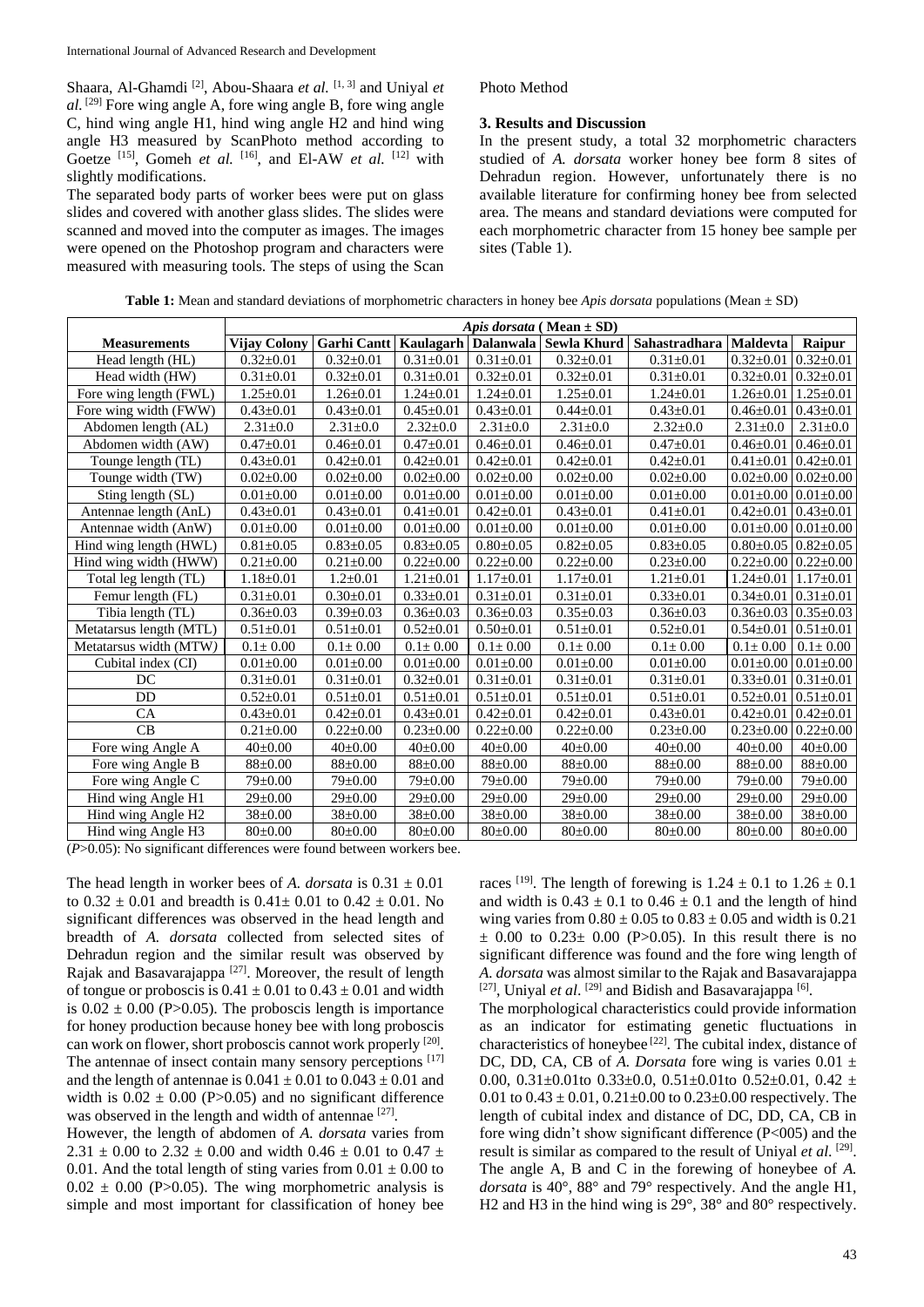The similar result was observed by Uniyal *et al.* [29]. The angle A, B and C in the forewing and the angle H1, H2, H3 in the hind wing of *A. dorsata* collected from selected sites did not show any significant differences (P>0.05). The information of wing morphometric characters and molecular analysis is helpful for identification for new species [14].

The total length of leg of *A. dorsata* varied  $1.32 \pm 0.01$  to 1.38  $\pm$  0.01 out of which length of coxa is 0.11  $\pm$  0.00 to 0.14  $\pm$ 0.00, trochanter is  $0.03 \pm 0.00$ . femur varies  $0.30 \pm 0.01$  to  $0.34 \pm 0.01$  to, length of tibia is  $0.35 \pm 0.03$  to  $0.39 \pm 0.03$ and the length of metatarsus is  $0.51 \pm 0.01$  and width of coxa, trochanter, femure, taibia and metatarsus is  $0.20 \pm 0.00$ ,  $0.01 \pm 0.00$ 0.00 0.12± 0.00, 0.12± 0.00, 0.1± 0.00 and 0.1± 0.00 respectively. And the result of total leg length, coxa, trochanter, femur, tibia, and metatarsus of *A. dorsata* did not show any significant differences (P>0.05). However, the result was approximately similar as compared by Uniyal *et*   $al.$  <sup>[29]</sup>. The length of honey bee is higher in hilly region as compared to plain region <sup>[9]</sup>. However, references on *A*. *dorsata* wing venation and morphological characteristics are very low. The morphometric characters viz. fore and hind wings classify races of honey bee [6].

In the present study, the methodology used for metamorphic study of *A. dorsata* is simple and time consuming. Moreover, more depth studies are required to decide the races of *A. dorsata* of Dehradun district*.* The study of morphometric analysis of the body parts, the wing geometric morphometric of wings angle provide data or useful information and provide more information for honey bee biodiversity.

### **4. Conclusion**

The result of morphological characters of *A. dorsata* from regions of Dehradun using simple standard method showed slightly discrimination between different areas. Methodology is useful to identifications of honeybee species with addition characters provide useful information for honeybee biodiversity for further research.

#### **5. References**

- 1. Abou-Shaara HF, Al-Ghamdi AA, Mohamed AA. 2013. A suitability map for keeping honey bees under harsh environmental conditions using geographical information system. World Applied Sciences Journal. 2013; 22(8):1099-1105.
- 2. Abou-Shaara HF, Al-Ghamdi AA. Studies on wings symmetry and honey bee races discrimination by using standard and geometrics Morphometrics. Biotechnology in Animal Husbandry. 2012; 28(3):575- 584.
- 3. Abou-Shaara HF, Draz KA, Al-Aw M, Eid K. Stability of honey bee morphological characters within open populations. Uludag Bee Journal. 2012; 12(1):31-37.
- 4. Ahmad R. A note on the migration of *Apis dorsata* in the Andaman and Nicobar Islands. Bee Wrld. 1989; 70:62- 65.
- 5. Arias MC, Sheppard WS. Molecular phylogenetics of Honeybee subspecies (*Apis mellifera* L.) inferred from mitochondrial DNA sequence. Mol Phylogenet Evol. 1996; 5:557-566.
- 6. Bidisha R, Basavarajappa S. Fore and hind wings morphometry of *Apis dorsata* worker honeybees (Hymenoptera: Apidae) of geographically distinct areas of southern International Journal of Current Advanced Research. 2018; 7(4):12025-12029.
- 7. Bluthgen N, Klein AM. Functional complementarity and specialization: The role of biodiversity in plant pollinator interactions. Basic Appl Ecol. 2011; 12:282-291.
- 8. Corlett RT. Honeybees in natural ecosystems. In: Honeybees of Asia. (Edn. Hepburn, R. and S.E. Radloff). Berlin: Springer-Verlag, 2011, 215-226.
- 9. Dar SA, Ahmad SB. Morphometric variations and expression of body colour pattern of honeybee, *Apis cerana* F. in Kashmir. Journal of Entomology and Zoology Studies. 2017; 5(4):364-371.
- 10. Dyer FC, Seeley TD. Colony migration in the tropical honeybee, *Apis dorsata* F. (Hymenoptera: Apidae). Insect Soc. 1994; 41:129-140.
- 11. Eid KSA, Draz KAA, EL-AW MAM, Abou-Shaara HFI. Morphological characters of honey bee, *Apis mellifera* l., population in El-beheira governorate. J. Agric. & Env. Sci. Alex. Univ, Egypt. 2010; 9(2):25-42.
- 12. El-Aw MA, Draz KA, Eid KSA, Abou-Shaara H. Measuring the morphological characters of honey bee (*Apis Mellifera* L.) using a simple semi-automatic technique. Journal of American Science. 2012; 8(3):558- 564.
- 13. Engel MS. The taxonomy of recent and fossil honeybees (Hymenoptera: Apidae; Apis). J Hymen Res. 1999; 8(2):165-196.
- 14. Francisco FO, Nunes-Silva P, Francoy TM, Wittmann D, Imperatriz-Fonseca VL, *et al*. Morphometric, biochemical and molecular tools for assessing biodiversity: an example in *Plebeia remota* (Holmberg, 1903) (Apidae, Meliponini). Insectes Soc. 2008; 55:231- 237.
- 15. Goetze G. Variability and strain studies on the honey bee with special consideration of longevity. J Arch Bien. 1930; 11:135-274.
- 16. Gomeh H, Rafie JN, Modaber M. Comparison of standard and geometric morphometric methods for discrimination of honey bee populations (*Apis mellifera*  L.) in Iran. Journal of Entomology and Zoology Studies. 2016; 4(1):47-53.
- 17. Hassanein MH, El-Banby MA. Studies on the biometrics of the Egyptian honeybee, *Apis mellifera* Fasciata L. (Hymenoptera: Apoidae). Bulletin Society Entomological Egypt. 1956; 40:127-130.
- 18. Hepburn RH, Radloff SE. The wing coupling apparatus and the morphometric analysis of honeybee populations. South African J Sci. 2004; 100:565-569.
- 19. Horomitz RFA. Inbreeding effects in flight muscle mitochonidria of *Apis mellifera*. Rev. Brasil. Genet. 1983; 6:59-70.
- 20. Ibrahim MM, Chandel YS. Anil. Morphometrics of *Apis mellifera* after Five Decades of its Introduction in North-Western Himalayan Region of India. Pakistan J Zool. 2017; 49(4):1397-1403.
- 21. Klingenberg CP. An integrated software package for geometric morphometrics. Molecular Ecology Resources Morpho J. 2011; 11(2):353-357.
- 22. Kolmes SA, Sam Y. Relationships between sizes of morphological features in worker honeybees (*Apis mellifera*). J. New York Entomol. Soci. 1991; 99:684- 690.
- 23. Makhmoor HD, Ahmad H. Biometric studies on four species of honey bees in Jammu region, India. Indian Bee J. 1998; 60:141-142.